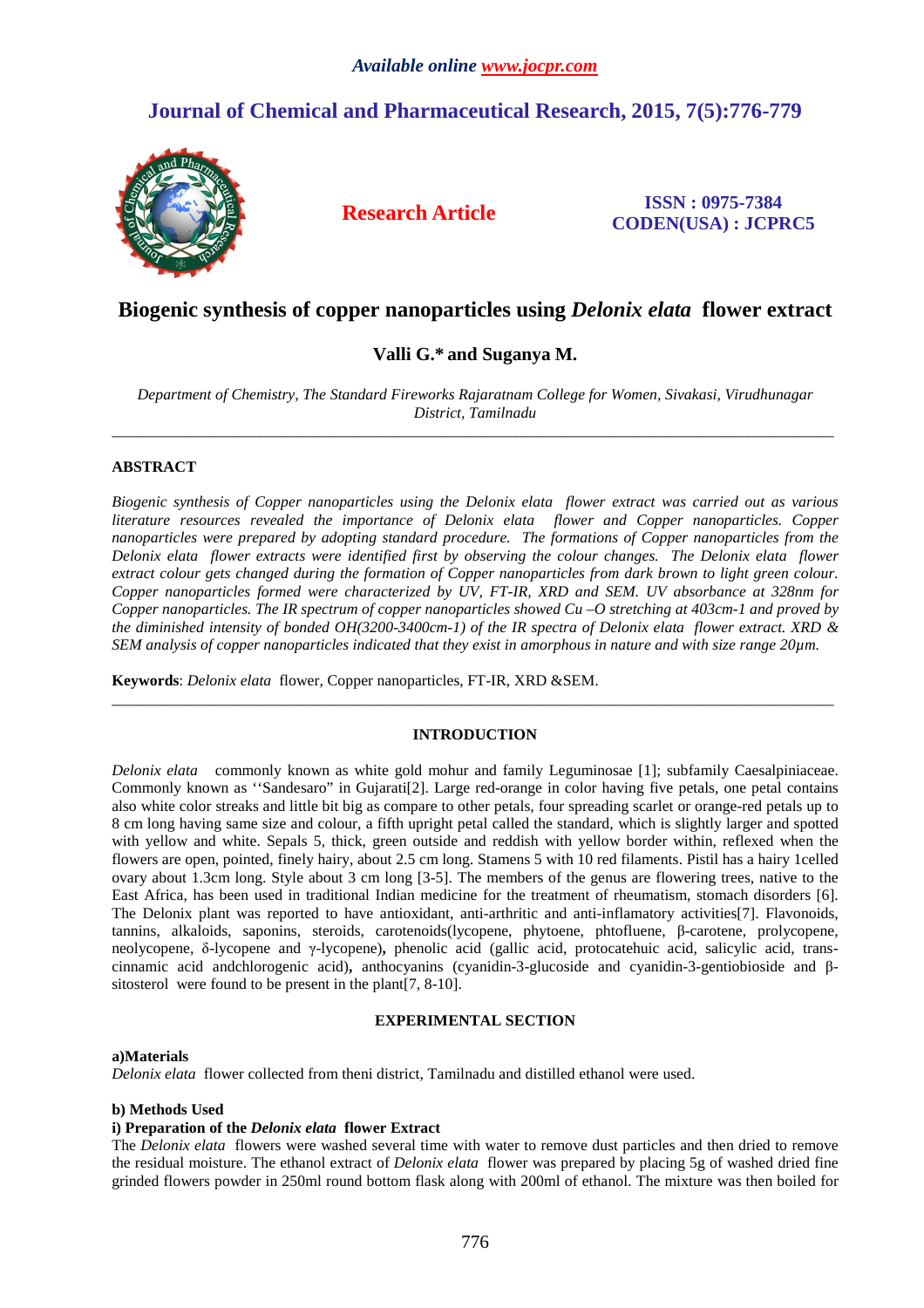4 hours. Then the extract was cooled to room temperature and filtered with Whatmann No.1 filter paper. The ethanol extract was used as a reducing agent for nanoparticle synthesis .The color of the extract was found to be dark brown (**Figure-1a**).

*\_\_\_\_\_\_\_\_\_\_\_\_\_\_\_\_\_\_\_\_\_\_\_\_\_\_\_\_\_\_\_\_\_\_\_\_\_\_\_\_\_\_\_\_\_\_\_\_\_\_\_\_\_\_\_\_\_\_\_\_\_\_\_\_\_\_\_\_\_\_\_\_\_\_\_\_\_\_*

### **ii) Synthesis of copper nanoparticles using** *Delonix elata* **flower extract**

10ml of *Delonix elata* flower extract was added to 90 ml of aqueous solution of 1mM copper sulphate for reduction to copper ions and kept at room temperature for one day. As a result a light green solution (**Figure-1b**) was formed indicating the formation of copper nanoparticles and it was further confirmed by UV-Visible and other spectral studies.



Figure -1a Figure -1b **Photographs showing a) Pure** *Delonix elata* **flower extract. b) Formation of copper nanoparticles.** 

# **iii)Separation of copper nanoparticles:**

The synthesized copper nanoparticles were separated by means of centrifugation (Spectrofuge 7M) at 3000 rpm for 15 minutes. The pellets was redispersed and again centrifuged for 15 minutes.

# **Characterization of Copper Nanoparticles**

Characterization of copper nanoparticles was first carried out using UV-Visible absorption spectrometer 2400PC with a resolution of 1nm between 200 and 800nm possessing a scanning speed of 200nm/min. Absorption spectra of copper nanoparticles formed in the reaction media was found have absorbance in the range 320-340nm as given in **Figure-2.** 



**Figure -2 UV- Visible Spectra of copper nanoparticles** 

### **FTIR**

The characterization of functional groups on the surface of copper nanoprticles by flower extracts were investigated by FT-IR measurements on a IRTRACER-100 Model Instrument and the spectra was scanned in the range of 370- 4000 cm-1. FTIR spectrum of Cu nanoparticles (**Figure-3)** suggested that Cu nanoparticles binds with oxygen present in the phytoconstituent and were surrounded by different organic molecules such as alcohols, ketones, aldehydes and carboxylic acid.



**Figure -3 FT-IR Spectrum of copper nanoparticles**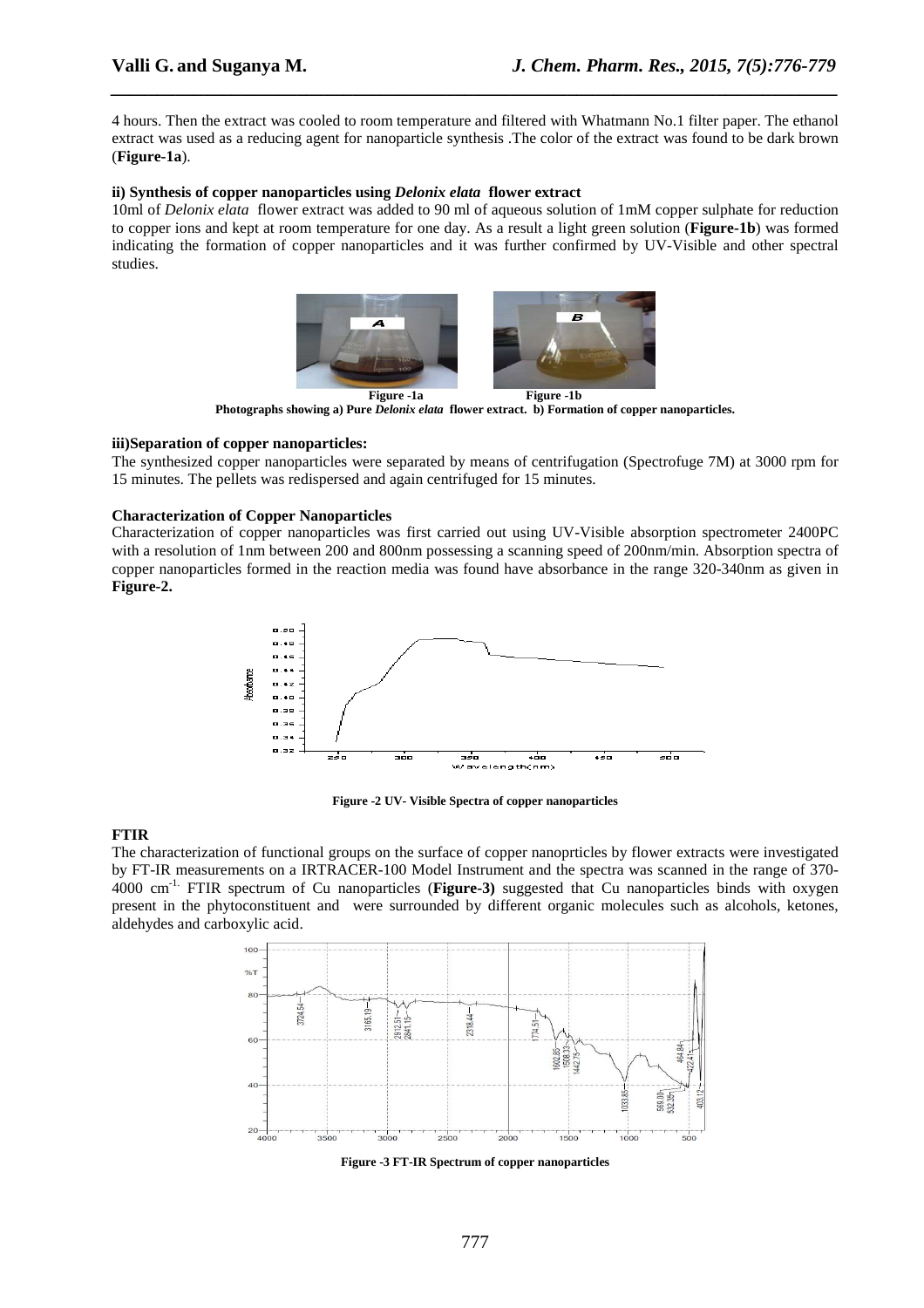# **X-Ray Diffraction**

The particle size and nature of the copper nanoparticles were determined using Bruker Eco D8 Advance X-pert PRO operating at a voltage of 40kV, a current of 20mA with copper K $\alpha$  radiation at 20 angle ranging from  $10^0$  to 80<sup>0</sup> .The XRD of copper nanoparticle was given in **Figure-4.**

*\_\_\_\_\_\_\_\_\_\_\_\_\_\_\_\_\_\_\_\_\_\_\_\_\_\_\_\_\_\_\_\_\_\_\_\_\_\_\_\_\_\_\_\_\_\_\_\_\_\_\_\_\_\_\_\_\_\_\_\_\_\_\_\_\_\_\_\_\_\_\_\_\_\_\_\_\_\_*



**Figure -4 XRD spectrum of copper nanoparticles** 

### **SEM**

Each sample for SEM examination was initially deposited onto a thin mica strip using a glass pipette; the mica strip was attached to a SEM using carbon tape. The samples were then dried under vacuum overnight. The following day, all the samples were sputter coated with a 2nm layer. The pellet was subjected for SEM analysis. Thin films of the sample were prepared on a carbon coated copper grid by just dropping a very small amount of the sample on the grid, extra solution was removed using a blotting paper and then the film on the SEM grid were allowed to dry for analysis. The SEM image of *Delonix elata* flower stabilized copper nanoparticles was given in **Figure-5.** From the image, it was revealed that nanoparticles were of in cluster.



**Figure -5 XRD spectrum of copper nanoparticles** 

### **RESULTS AND DISSCUSSION**

The formation of copper nanoparticles using ethanol extract *Delonix elata* flower can be observed by the change in the color of the extract from dark brown to light green after one day. The diminished in the intensity of brown color to light green was due to the excitation of surface plasmon vibrations of copper nanoparticles.

### **i)UV-Visible Spectroscopy**

The reduction of pure copper ions was monitored by measuring the UV-Visible spectrum Absorption spectra of copper nanoparticles formed in the reaction media have absorbance peak at 328nm.

### **ii) FTIR Specctral studies**

The IR spectrum of copper nanoparticles showed Cu –O stretching at 403cm<sup>-1</sup> and also proved by the diminished intensity of bonded OH(3200-3400cm-1) of the IR spectra of *Delonix elata* flower extract as given in **Figure-6** .